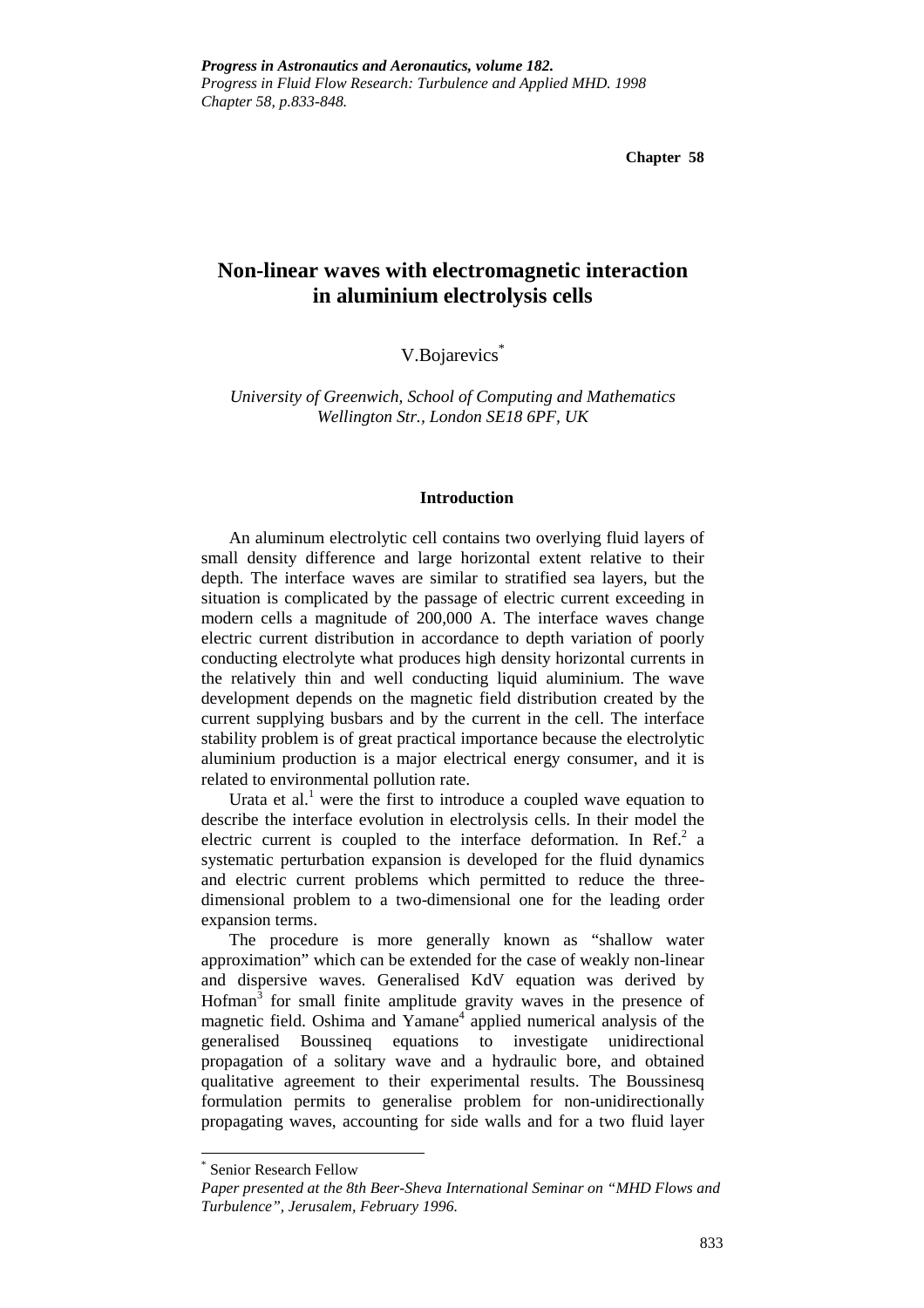interface, e.g., Renouard et al.<sup>5</sup> found a good correspondence to the experimental results for resonantly interacting waves in a channel mounted on a rotating platform.

In the present work shallow layer generalised Boussinesq equations are derived for wave motions depending on two horizontal variables x,y for two layers and with the electromagnetic interaction which makes the flow velocities rotational. Thus the velocity potential alone will not be adequate for the flow representation. The mathematical problem is put in "weak" formulation and coupled equations in Fourier space are derived. The solution method is a discrete time stepping where the full non-linear problem is linearized within each small time step and the resulting eigenvalue/eigenvector problem solved numerically by high accuracy LAPACK routines. The procedure can be considered as an extension of the linear stability problem. The simulated wave behavior will be validated against the one-dimensional finite amplitude standing wave analytical solutions by Tadjbakhsh and Keller<sup>6</sup>. Different magnetically modified wave patterns will be presented graphically.

# **Statement of the problem**

An idealised electrolysis cell can be represented by three layers shown in Fig.1 where the top layer (3) is solid carbon anode, (2) - liquid electrolyte of density  $\rho_2 = 2.1 \cdot 10^3$  kg/m<sup>3</sup> and (3) molten aluminium - $\rho_1 = 2.3 \cdot 10^3$  kg/m<sup>3</sup>. The horizontal dimensions L<sub>x</sub> and L<sub>y</sub> are assumed to be much larger than the typical depth H and the interface wave typical amplitude A is assumed to be small relative to the depth. Thus two small parameters of the problem are

$$
\delta = \frac{H}{L} \ll 1
$$

$$
\epsilon = \frac{A}{H} \ll 1
$$

and they are assumed to be related as  $\varepsilon = O(\delta^2)$ .

With the purpose to derive weakly nonlinear shallow layer approximation Boussinesq equations we will need to estimate the terms in the full equations of motion. Therefore, nondimensional variables are introduced using the following scales: *L* for coordinates *x,y*;  $\epsilon \sqrt{gH}$  for velocity **v**,  $L/\sqrt{gH}$  for time *t*,  $\rho_1 gH$  for pressure *p*,  $IB_0/L^2$  for electromagnetic force  $f(B_0)$  is typical magnetic field magnitude and  $I$  *-* total electric current). According to the small depth assumption a stretched nondimensional coordinate  $\bar{z} = z/(L\delta)$  is defined, and the nondimensional interface deformation is represented as  $h_o = \mathcal{E} \zeta(x, y, t)$ . With these definitions the nondimensional fluid flow equations: continuity, horizontal momentum and vertical momentum transport, are respectively,

$$
\partial_k u_k + \delta^{-1} \partial_{\bar{z}} w = 0 \tag{1}
$$

$$
\partial_t u_j + \varepsilon \partial_k (u_k u_j) + \varepsilon \delta^{-1} \partial_{\bar{z}} (u_j w) = -\varepsilon^{-1} \partial_j p + \text{Re}^{-1} (\varepsilon \delta^{-2} \partial_{\bar{z}\bar{z}} u_j + \varepsilon \partial_{kk} u_j) + E f_j
$$
\n(2)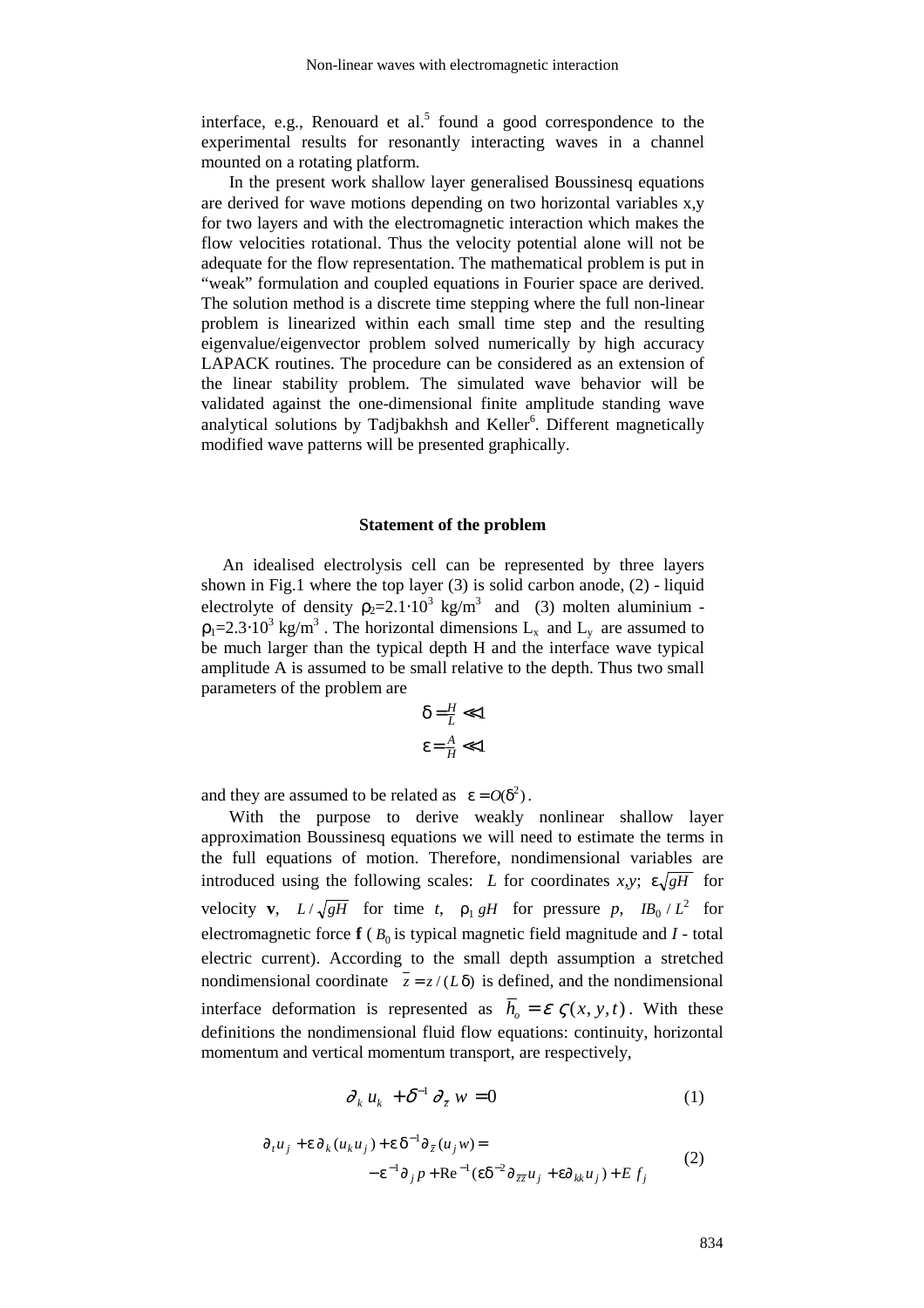

**Fig. 1 Idealized electrolysis cell.**

$$
\partial_t w + \varepsilon \partial_k (u_k w) + \varepsilon \delta^{-1} \partial_{\bar{z}} w^2 =
$$
  
=  $-\varepsilon^{-1} \delta^{-1} \partial_{\bar{z}} p + \text{Re}^{-1} (\varepsilon \delta^{-2} \partial_{\bar{z}} w + \varepsilon \partial_{ik} w) + E f_z - \varepsilon^{-1} \delta^{-1}$  (3)

where Einstein summation convention is assumed over the repeating *j* and *k* indexes (equal to 1 or 2, respectively for *x,y* coordinates) is used, and the nondimensional governing parameters are Reynolds number:  $Re = \frac{L\varepsilon \sqrt{gH}}{g}$  $\sqrt{gH}$  and electromagnetic interaction parameter:  $E = \frac{IB}{L^2 \rho g}$  $=\frac{I B_{\rho}}{L^2 \rho g \epsilon \delta}$ . Formally the Boussinesq equations can be derived if assuming  $\text{Re}^{-1} \, \text{e} \, \delta^{-2} = O(1)$  and  $E = O(1)$  $\varepsilon \delta^{-2} = O(1)$  *and*  $E = O(1)$ , and the leading terms of velocity expansion in the small depth parameter being given by

$$
\mathbf{u}(x, y, z, t) = \mathbf{u}_o(x, y, t) + \delta \mathbf{u}_\delta(x, y, z, t) + o(\delta) . \tag{4}
$$

The continuity equation (1) shows that the vertical velocity expansion starts with the second term only:

$$
w(x, y, z, t) = \delta w_{\delta} + o(\delta).
$$
 (5)

Depth averaged quantities are introduced according to the definition:

$$
\vec{u}_j(x, y, t) = \frac{1}{\overline{h}_i - \overline{h}_o} \int_{\overline{h}_o}^{\overline{h}_i} u_j d\overline{z}
$$
 (6)

The same depth averaging procedure is formally applied to the fluid flow equations. With the kinematic boundary condition at the interface:

$$
w(h_o) = \delta \partial_{i} \varsigma + \varepsilon \delta u_k(h_o) \partial_k \varsigma \tag{7}
$$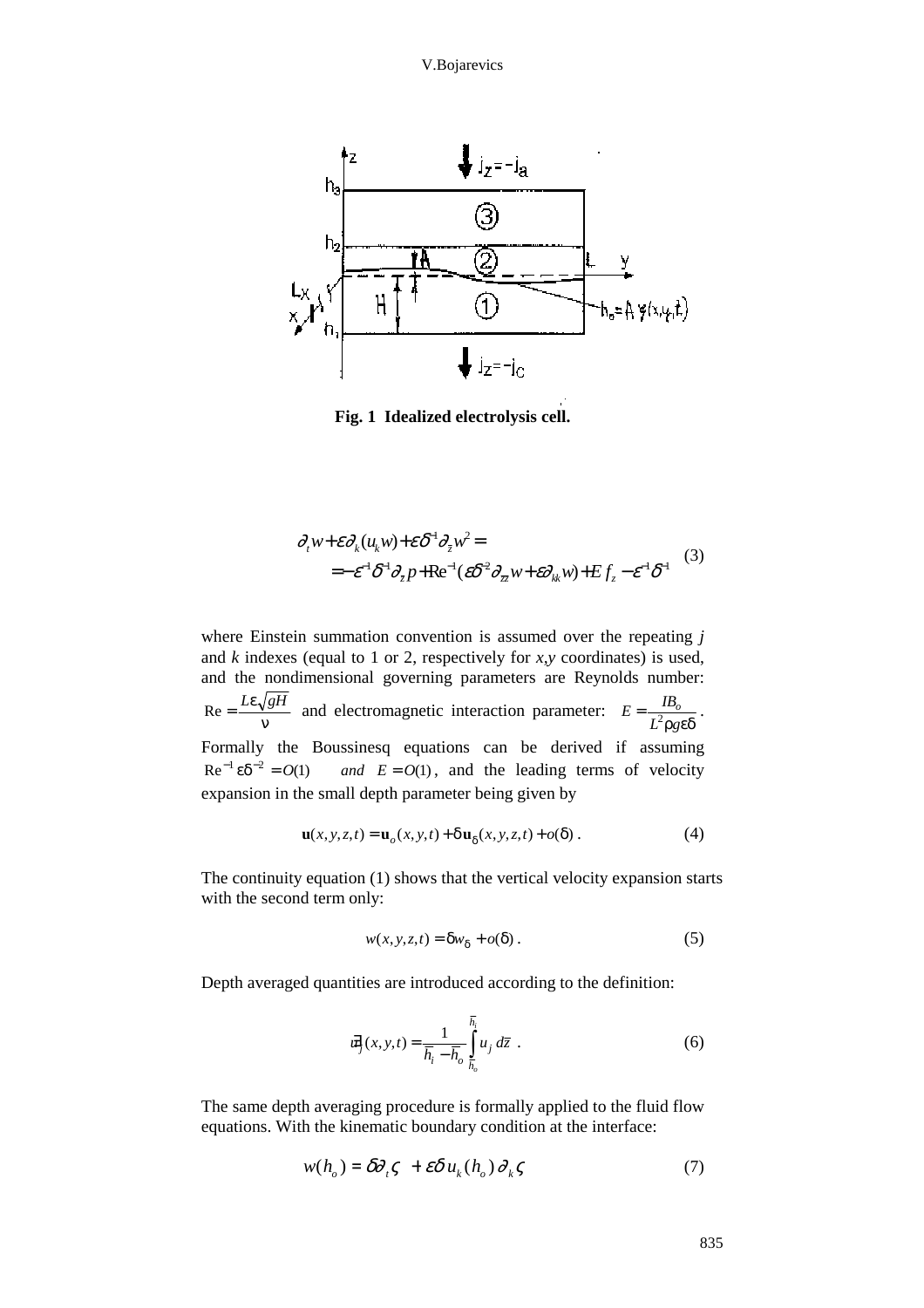the depth averaged continuity equation for each of two fluid layers with the variable depths  $\overline{h}_i(x, y, t)$  is

$$
\partial_i \zeta = \partial_j (\overline{h}_i - \varepsilon \zeta) \overline{u}_j, \qquad (8)
$$

which is accurate to all orders in ε *and* δ .

The depth averaged horizontal momentum equations for each of the fluid layers are

$$
\partial_t \vec{a}_j + \varepsilon \vec{a}_{k\rho} \partial_k \vec{a}_{j\rho} + O(\varepsilon \delta) =
$$
  
=  $-\varepsilon^{-1} \partial_j P - \partial_j \varsigma + \delta^2 \frac{\overline{h}_i^2}{3} \partial_{ijk} \vec{a}_{k\rho} + O(\varepsilon \delta^2) - \mu \vec{a}_j + E \vec{f}_j$  (9)

where the continuity of the pressure at the interface is satisfied by introducing  $P(x, y, t)$  - the pressure at the interface common to both layers. The linear friction law is introduced in (9):

$$
-\mu \vec{a}_j = \frac{1}{\overline{h}_i - \overline{h}_o} \operatorname{Re}^{-1} \varepsilon \delta^{-2} \partial_{\overline{z}} u_j \Big|_{\overline{h}_o}^{\overline{h}_i} \quad , \tag{10}
$$

which was used previously for shallow water identifications both for sea tide simulations<sup>7</sup> and aluminium electrolysis problems<sup>8</sup>. The appropriate boundary conditions to solve the equations (8),(9) are zero normal velocity at the side walls:

$$
u_n = 0. \tag{11}
$$

The momentum (9) and continuity (8) equations for the two fluid layers can be combined in one nonlinear wave equation for the interface:

$$
\left\langle \frac{\rho}{\overline{h}} \right\rangle \partial_{u} \varsigma - \delta^{2} \frac{1}{3} \left\langle \rho \overline{h} \right\rangle \partial_{tij} \varsigma + \left\langle \frac{\mu \rho}{\overline{h}} \right\rangle \partial_{t} \varsigma + \left\langle \rho \right\rangle \partial_{jj} \varsigma =
$$
\n
$$
\left\langle \rho E \partial_{j} \overrightarrow{f}_{j} \right\rangle - \varepsilon \left\langle \frac{\rho}{\overline{h}} \partial_{tj} (\varsigma u_{jo}) + \rho \partial_{j} (u_{ko} \partial_{k} u_{jo}) + \frac{\mu \rho}{\overline{h}} \partial_{j} (\varsigma u_{jo}) \right\rangle
$$
\n(12)

where  $\langle F \rangle = F_1 - F_2$  denotes a difference of quantity in the two layers. Note, that  $\vec{a_0} = u_0$  according to (4), and the equation (12) contains only the leading order velocities which can be determined from linear fluid flow equations. For this purpose these velocities are expressed as:

$$
u_{xo} = -\partial_y \psi + \partial_x \chi
$$
  
\n
$$
u_{yo} = \partial_x \psi + \partial_y \chi,
$$
\n(13)

then

$$
\begin{aligned} (curl \mathbf{u}_o)_z &= \partial_{kk} \Psi \\ div_2 \mathbf{u}_o &= \partial_{kk} \chi \end{aligned}
$$

and we need to solve the following additional linear equations: *curl* of linear momentum equation (in layer *i* ):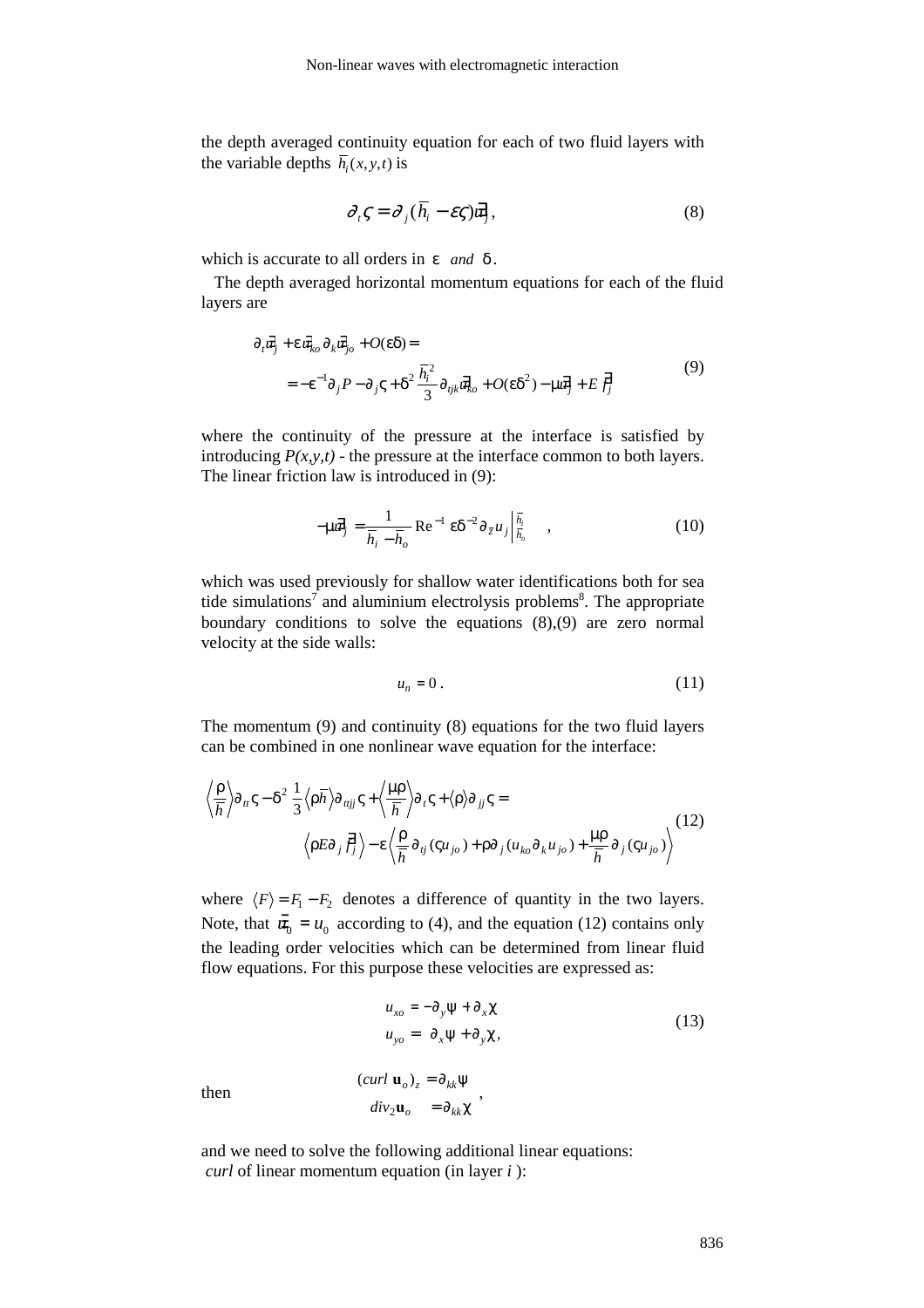#### V.Bojarevics

$$
\partial_{ikk} \Psi = -\mu_i \partial_{kk} \Psi + E_i curl_z \vec{F}_i
$$
 (14)

and linear continuity equation:

$$
\partial_t \zeta = \overline{h_i} \partial_{kk} \chi \,. \tag{15}
$$

The coupled electromagnetic force is expressed similar as in Ref.<sup>2</sup> The horizontal electromagnetic force appearing in (12) and (14) is given by

$$
\vec{\mathbf{F}}_j = -\frac{\sigma_1}{\sigma_2} \varepsilon \delta \nabla \Phi \times \mathbf{B}_{oz} = O(1) \,. \tag{16}
$$

The equation for the electric potential  $\Phi(x, y, t)$  in the aluminium is<sup>2</sup>

$$
s^{-1}\overline{h}_1\overline{h}_2\partial_{kk}\Phi + \Phi - \frac{\overline{h}_1}{\overline{h}_3 - \overline{h}_2}\Phi = j_o \varsigma,
$$
 (17)

where  $s = \frac{\sigma_2}{s} \delta^{-2} = O$  $\frac{\sigma_2}{\sigma_1}$ δ 1  $2^2 = O(1)$ , electrical conductivities for liquid aluminium being  $\sigma_l$ =3.3⋅10<sup>6</sup> and for liquid electrolyte -  $\sigma_2$ =2⋅10<sup>2</sup>  $\Omega$ <sup>-1</sup> m<sup>-1</sup>. The nonconducting side walls of the electrolysis cell mean the boundary condition:

$$
\partial_n \Phi = 0. \tag{18}
$$

## **Solution and Results**

The coupled equations of the problem (11)-(18) are put in a weak form by integrating against sufficiently regular functions over the cell and accounting for the boundary conditions. The solutions of the problem can be expressed in the form:

$$
\varsigma(x, y, t) = \sum_{k,j} e^{\omega_j t} \varsigma_{kj} \cos k_x x \cos k_y y,\tag{19}
$$

where the wave vector  $\mathbf{k} = (\frac{\pi m}{\pi}, \frac{\pi n}{\pi})$   $m, n = 0, 1, 2...$ *L n*  $\frac{n}{L_v}$ ) *m*, *n*  $\mathbf{v}$   $\mathbf{v}$  $0, 1, 2...;$  and similar

expressions for other unknowns  $\psi$ ,  $\gamma$ ,  $\Phi$ .

The problem is homogenous what results in a nonlinear eigenvalue problem for  $\omega_j$ . For linear problem,  $\varepsilon = 0$ , it is possible to solve the homogenous problem for the eigenvalues and eigenvectors. Then the evolution problem with initial conditions is solved by double summing up all eigenvectors for all the respective eigenvalues. The same method can be applied to the nonlinear problem, when  $\varepsilon \neq 0$ , performing a linearization over a small time interval ∆*t* and computing the linear velocity components from the previous time step. The end of previous time step gives new initial conditions for the new linearized problem. At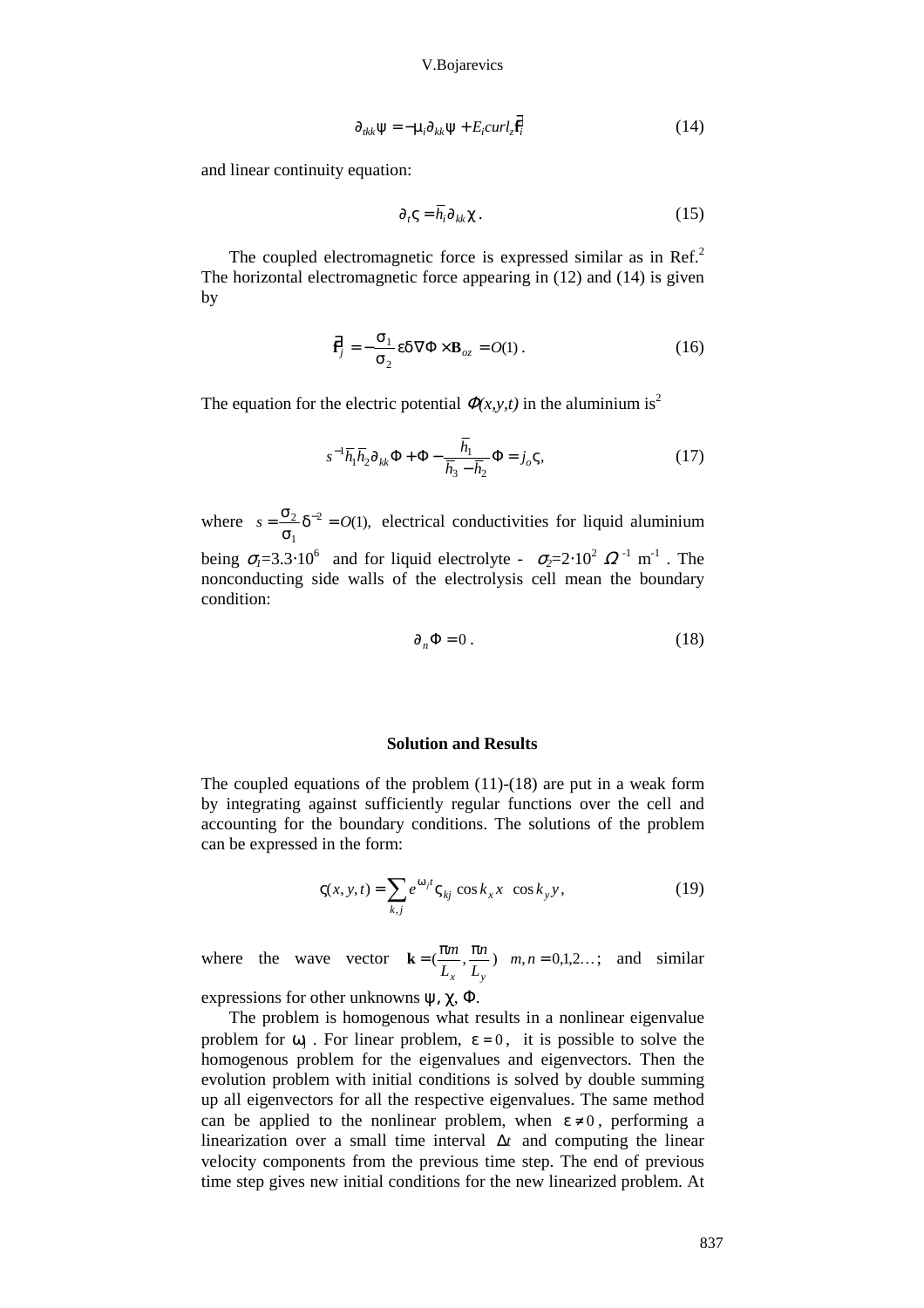the each time step the computed eigenvectors need to be normalized according to these initial conditions. Accurate routines for these linear algebra tasks are supplied in the LAPACK program package. Typical runs were made with 16\*16 modes in the horizontal directions, and the time steps up to 2.5 seconds were accessible.

Significant efforts were done to validate the problem final formulation and the numerical simulation program against the previously published results. The simple analytical case for two mode, (0,1) and (1,0), interaction, when

$$
\varsigma = \varsigma_{1,0} \cos \frac{\pi}{L_x} x + \varsigma_{0,1} \cos \frac{\pi}{L_y} y , \qquad (20)
$$

permits to recover the previous linear theory<sup>2</sup> ( $\varepsilon = 0$ ,  $\delta = 0$ ,  $\mu = 0$ ) result for the critical uniform vertical magnetic field magnitude:

$$
B_{0cr} = \frac{(\rho_1 - \rho_2)g\pi^4 H^2}{16 I} \left| \frac{L_x}{L_y} - \frac{L_y}{L_x} \right|.
$$

In particular, the square cell case  $L_x = L_y$  is always unstable if the friction coefficient  $\mu = 0$ . This is the simplest case of the so called rotating wave instability. The present theory permits to show that the instability holds even for the dispersive case with finite  $\delta \neq 0$ . However, for

$$
\mu \ge \frac{8IB_o}{(\rho_1 - \rho_2)g\pi^4H^2}
$$

this simplest case becomes stable.



**Fig. 2 Wave profile at t=0.**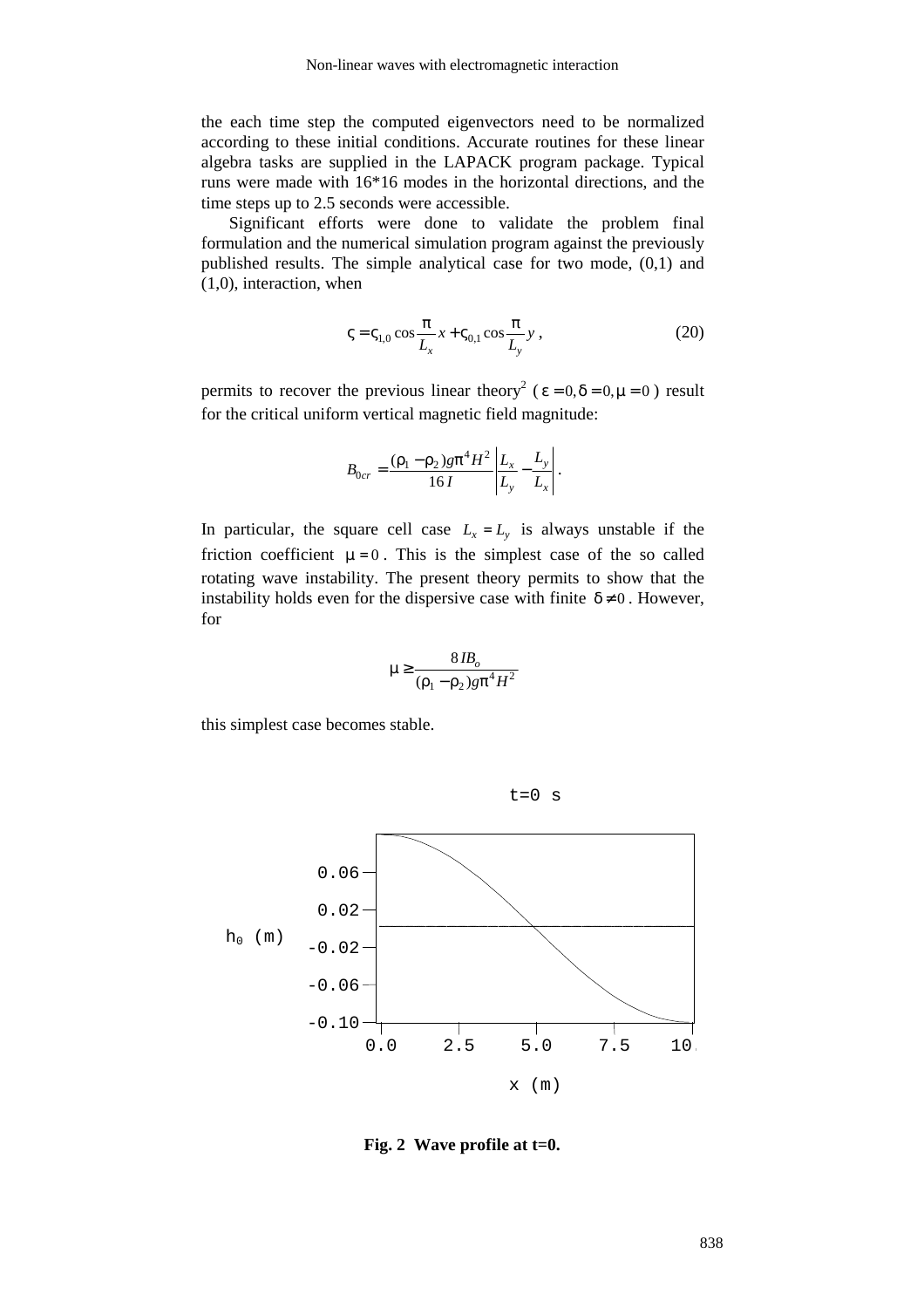



**Fig. 3 Wave profile at t = 920 s, m = 4.**

Another checks were made against the analytical results<sup>6</sup> for a pure hydrodynamic standing wave in the weakly nonlinear case. If started from a (1,0) one dimensional gravity wave (Fig.2), the evolving wave is loosing its cosine profile in space and time, and finally the profile maximum elevation is not equal the minimum depression (Fig.3). The present simulation profile is the same as the analytical result for m=4.





**Fig. 4 Wave profile at t = 920 s, m = 8.**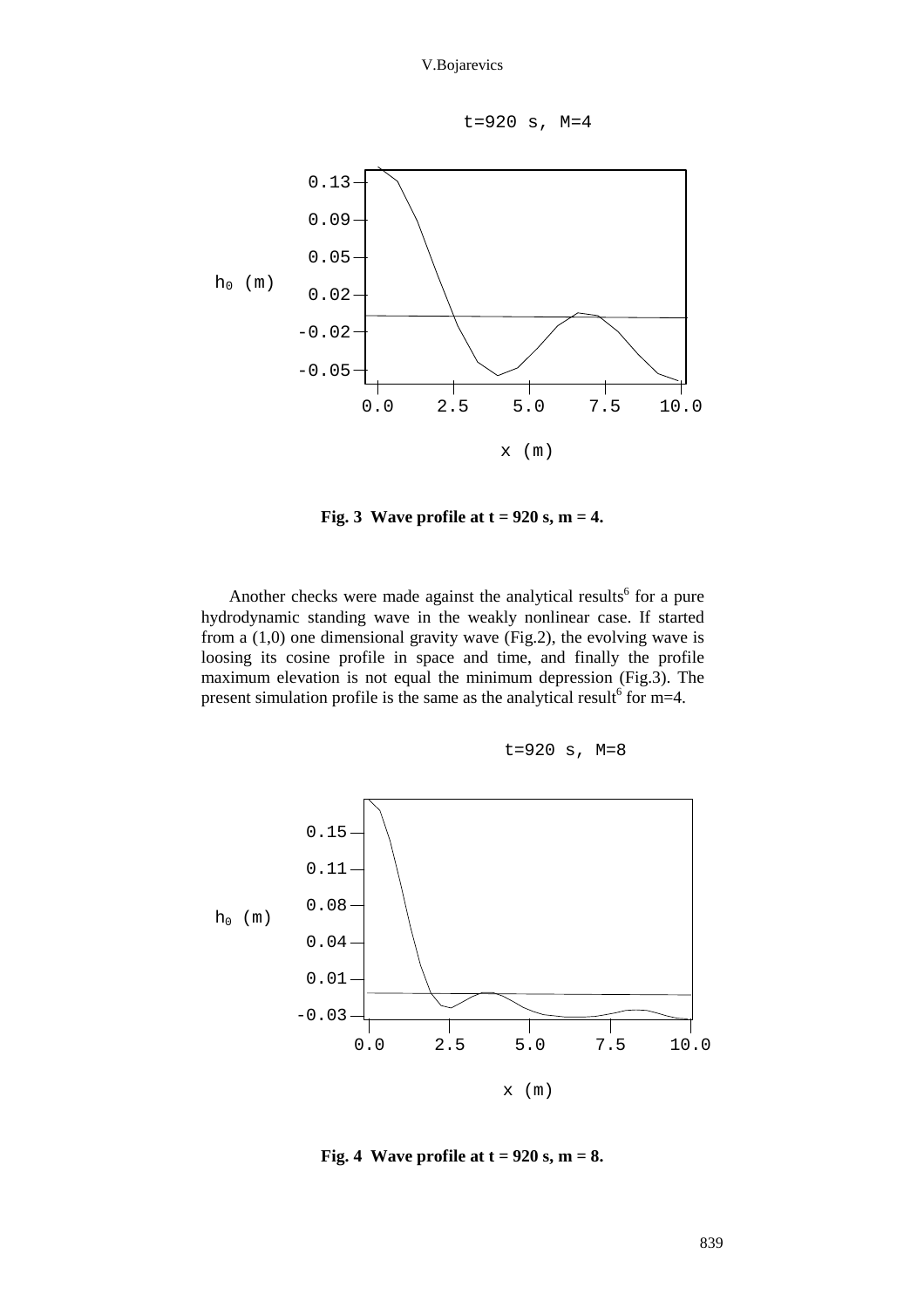The present numerical method permits to increase number of modes, thus Fig.4 shows the profile for m=8 which is different from the 4 mode case. The result was checked increasing still more the number of modes, the Fig.5 shows computed profile for m=64, which is the same as for m=8.





**Fig. 5 Wave profile at t = 920 s, m = 64.**

A hydrodynamic solitary wave was attempted to simulate numerically starting with a step like perturbation. It was found that for the considered two fluid particular case the dispersive effects were much stronger expressed than the nonlinear. Therefore a single fluid case  $(p_2=0)$  was considered for the following test exercise. The Fig. 6 shows the initial pulse resulting after Fourier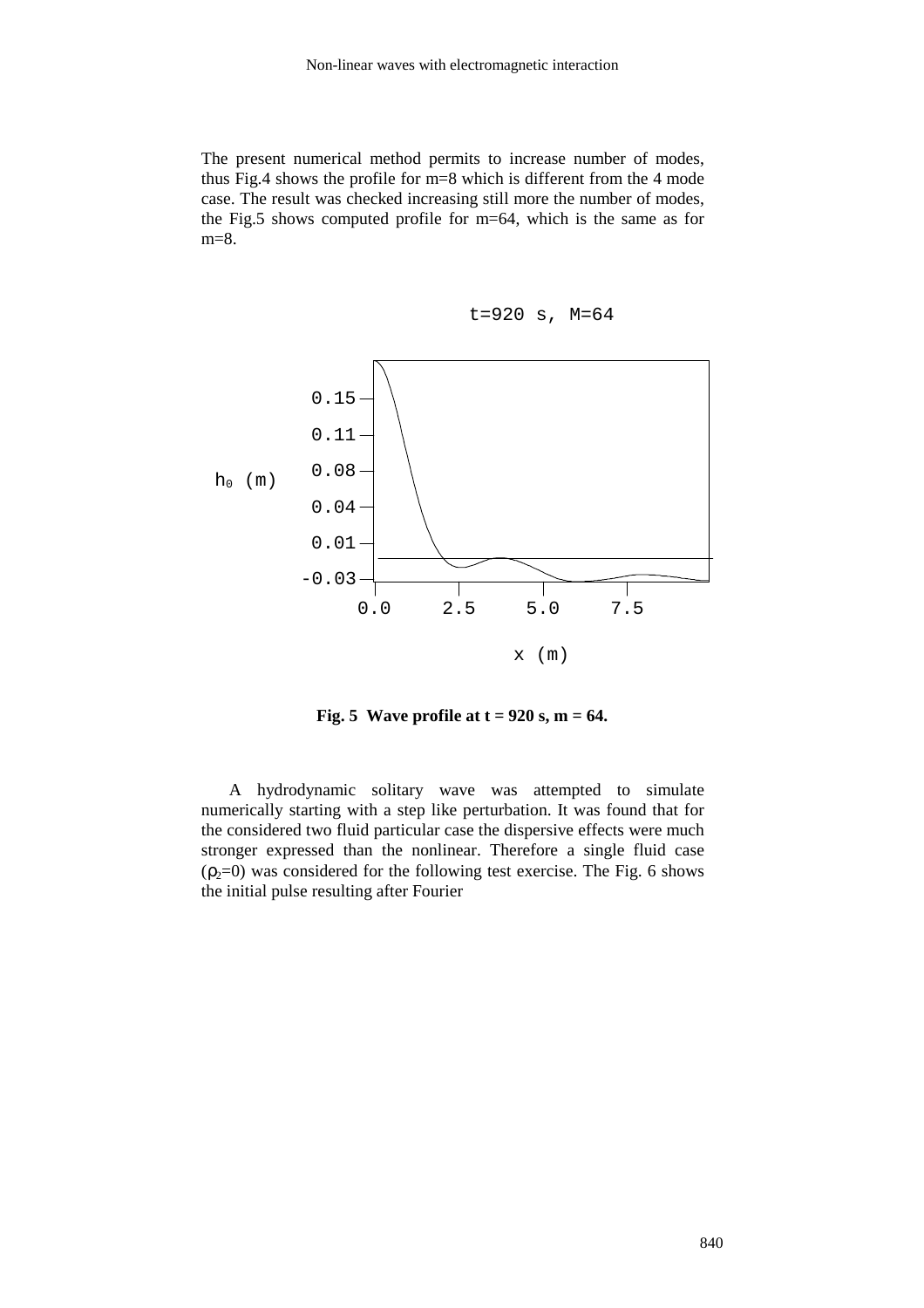Initial pulse T=0, M=16



**Fig. 6 Wave profile, initial pulse.**

representation was applied to the step like perturbation. This pulse travels the channel length (L=10 m) many times with reflections, the typical period being approximately 30 seconds. Fig. 7 shows the profile at 1200 seconds.



**Fig. 7 Wave profile, linear pulse.**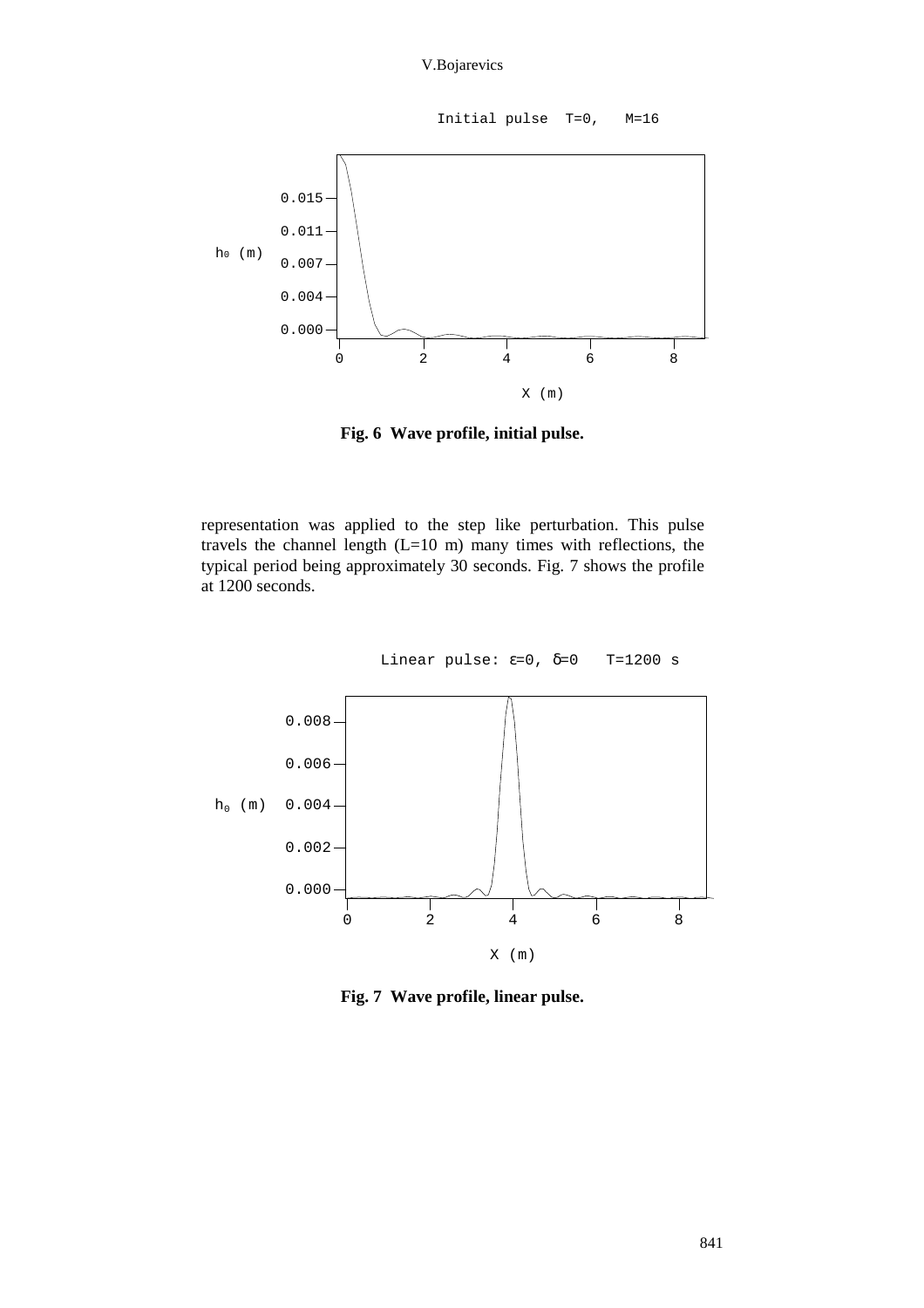

**Fig. 8 Wave profile, nonlinear pulse.**

The nonlinear wave without dispersion  $(\delta=0)$  shows a steep front profile (Fig.8). Yet pure dispersive pulse exhibits a typical dispersive tail shown in Fig.9. Finally the dispersive nonlinear wave is shown in Fig. 10.



Dispersive pulse  $\epsilon=0$ ,  $\delta\neq0$  T=20 s

**Fig. 9 Wave profile, dispersive pulse.**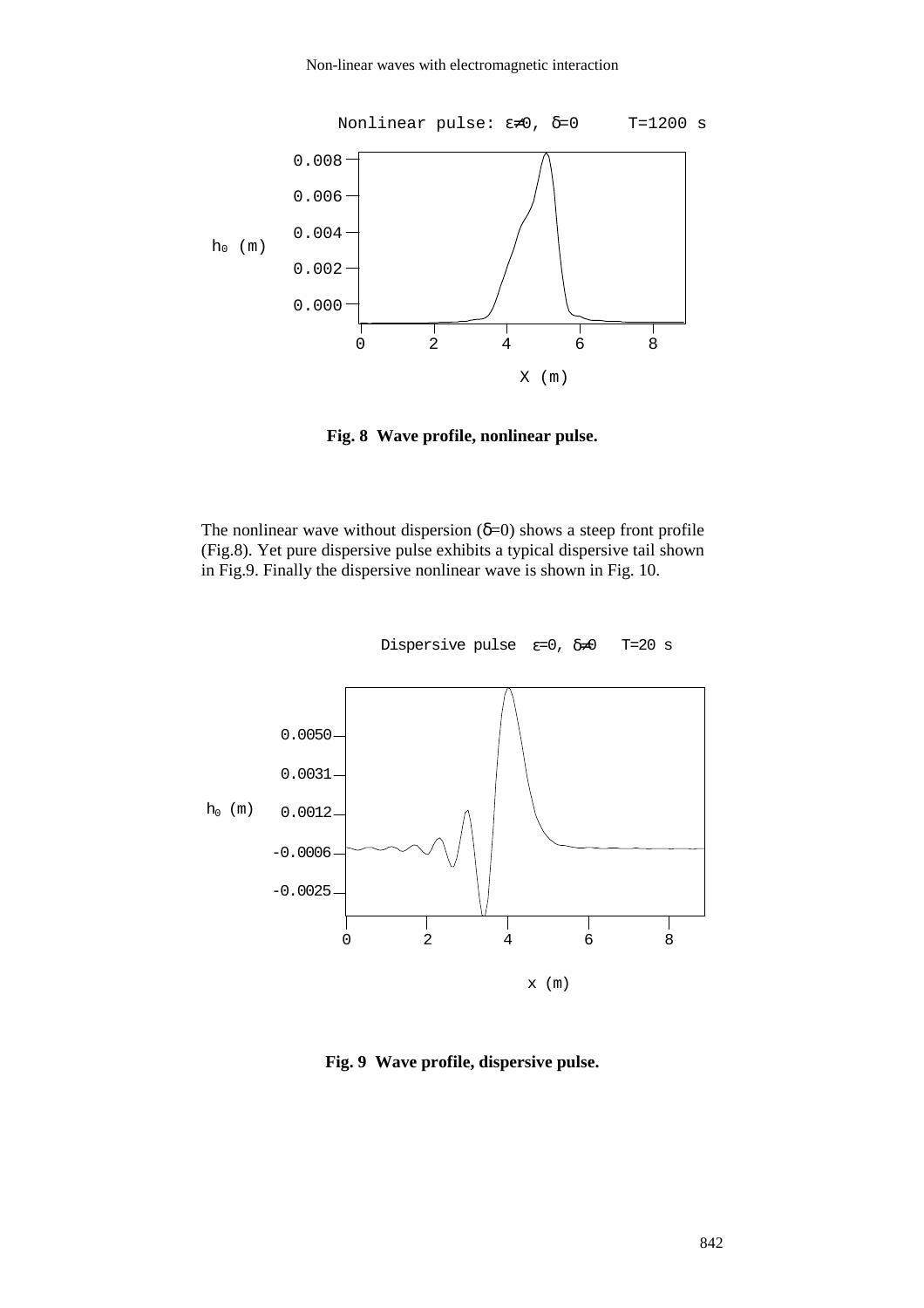## V.Bojarevics

Nonlinear dispersive pulse T=110 s



**Fig. 10 Wave profile, nonlinear dispersive pulse.**

In the case of applied uniform vertical magnetic field the numerically simulated solitary wave initially starts to bounce from one side to other (Fig.11), and at longer times establishes a quasistationary pattern which is totally different from the nonmagnetic case. For a typical electrolysis cell situation this is shown in Fig.12. It is remarkable, that this result is not dependent on the initial conditions. Starting from a depression perturbation, the initial traveling wave is shown in Fig. 13, yet the long time behavior, shown in Fig. 14, is quite similar to the previous case (compare Fig. 12). However, we need to note that the particular wave patterns evolving from the electromagnetic interaction depend on the cell geometrical and material parameters, and on the magnetic field distribution which is affected by the current supply and removal at the cell.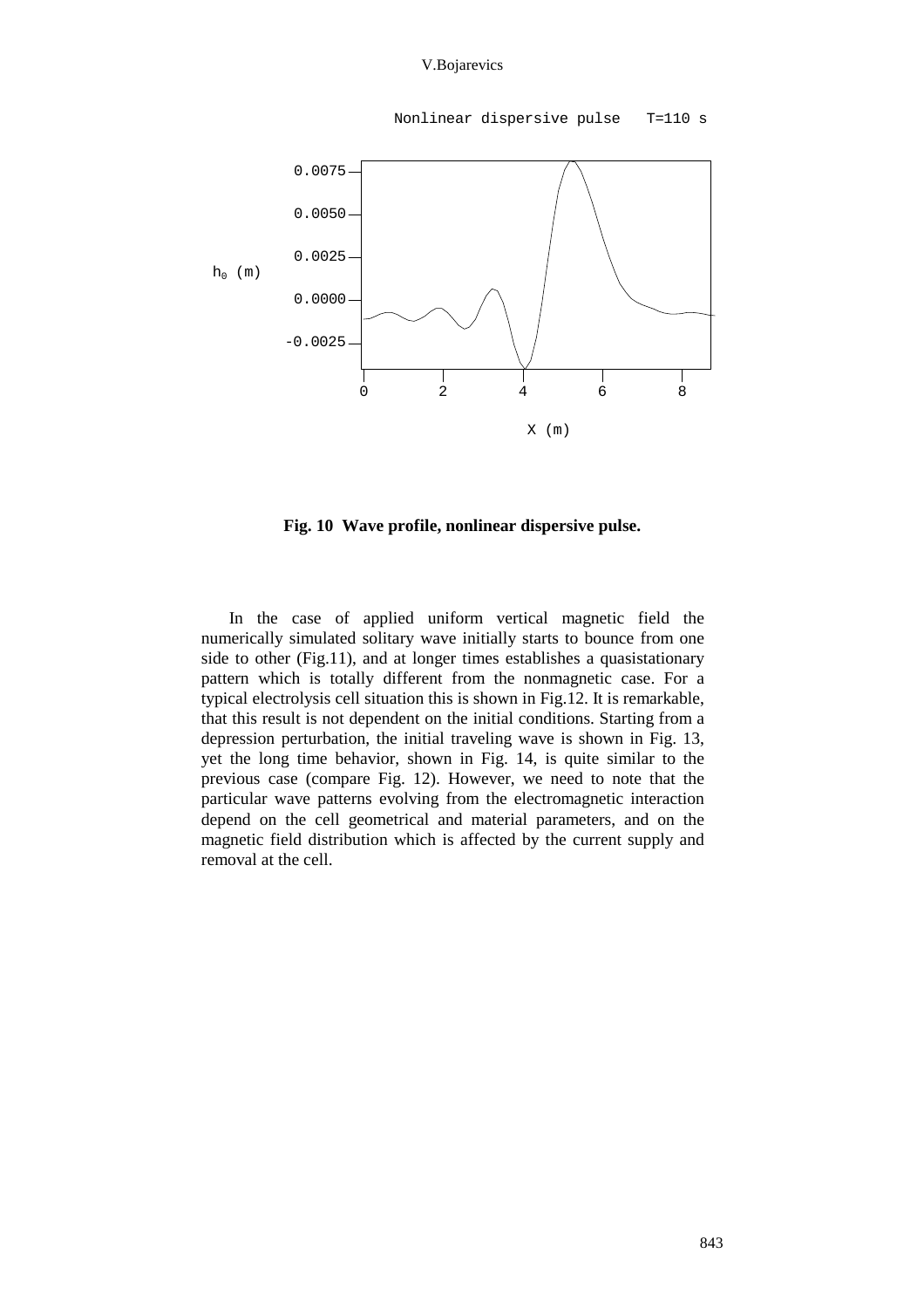

**Fig. 11 Initial propagation of the step perturbation Lx=9.8 m, Ly=3.2 m, Bz=0.003 T, I=160000 A.**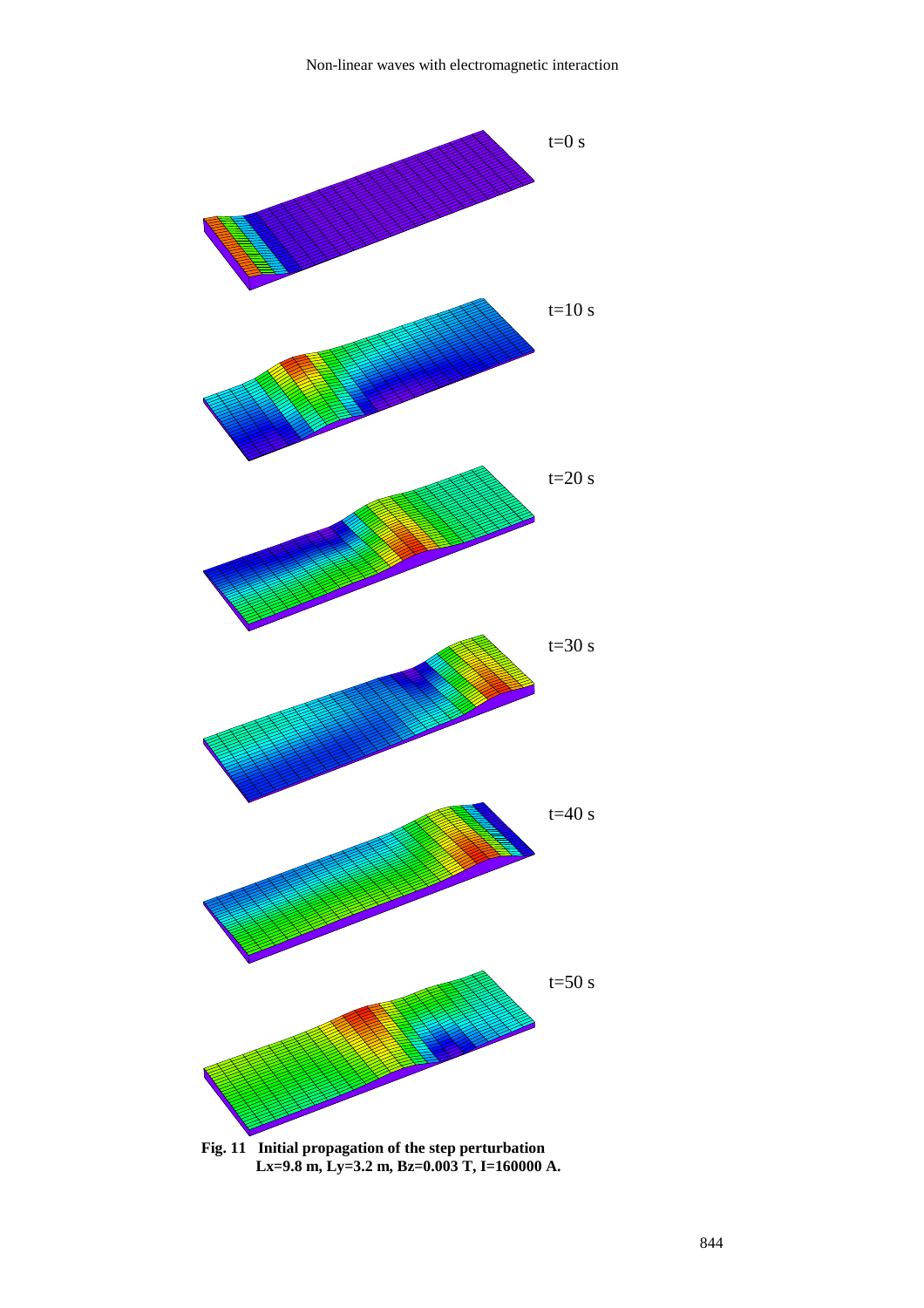

**Fig. 12 Established oscillations (from initial step perturbation) Lx=9.8 m, Ly=3.2 m, Bz=0.003 T, I=160000 A.**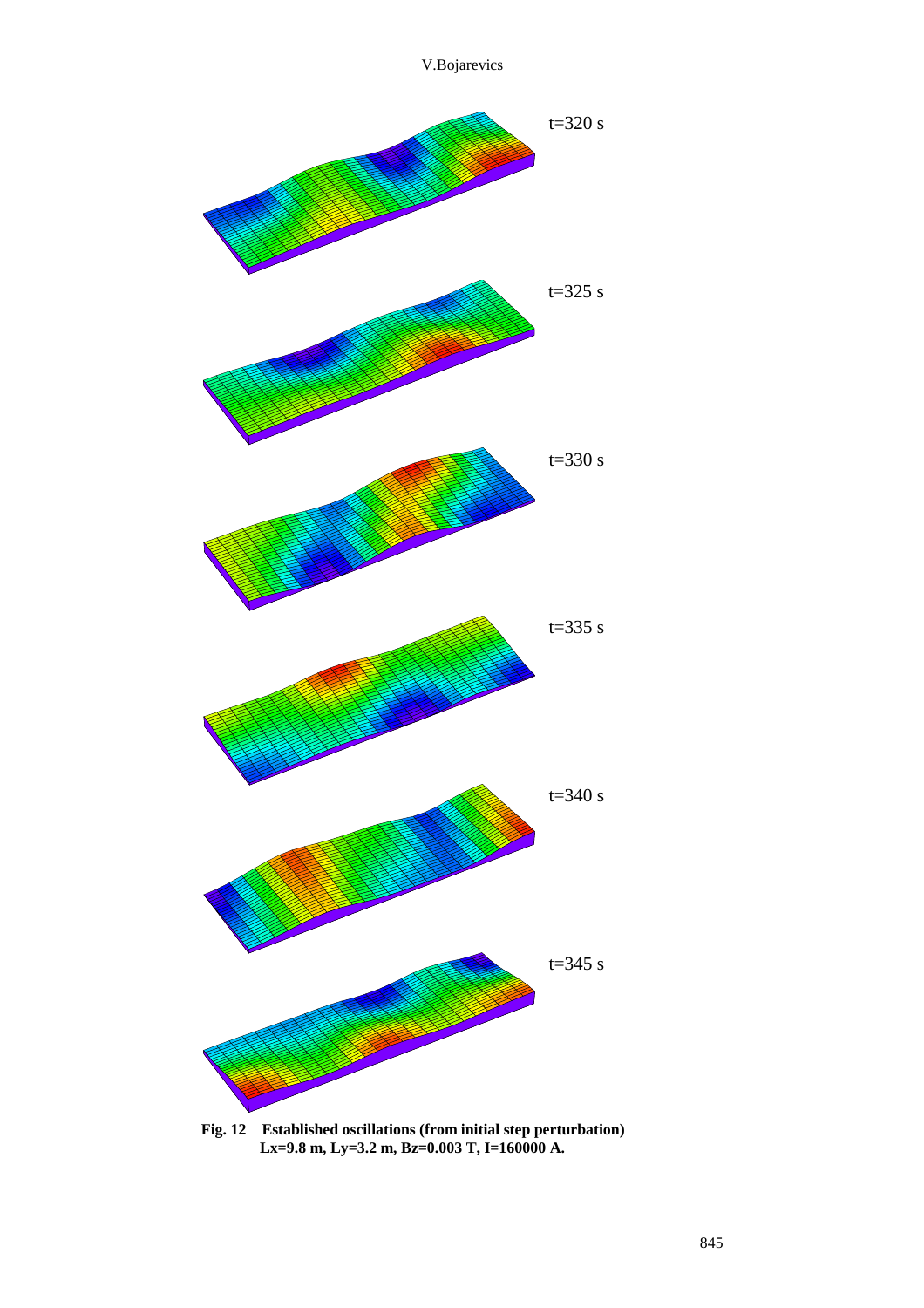

**Fig. 13 Initial propagation of the depression at two fluid interface Lx=9.8 m, Ly=3.2 m, Bz=0.003 T, I=160000 A.**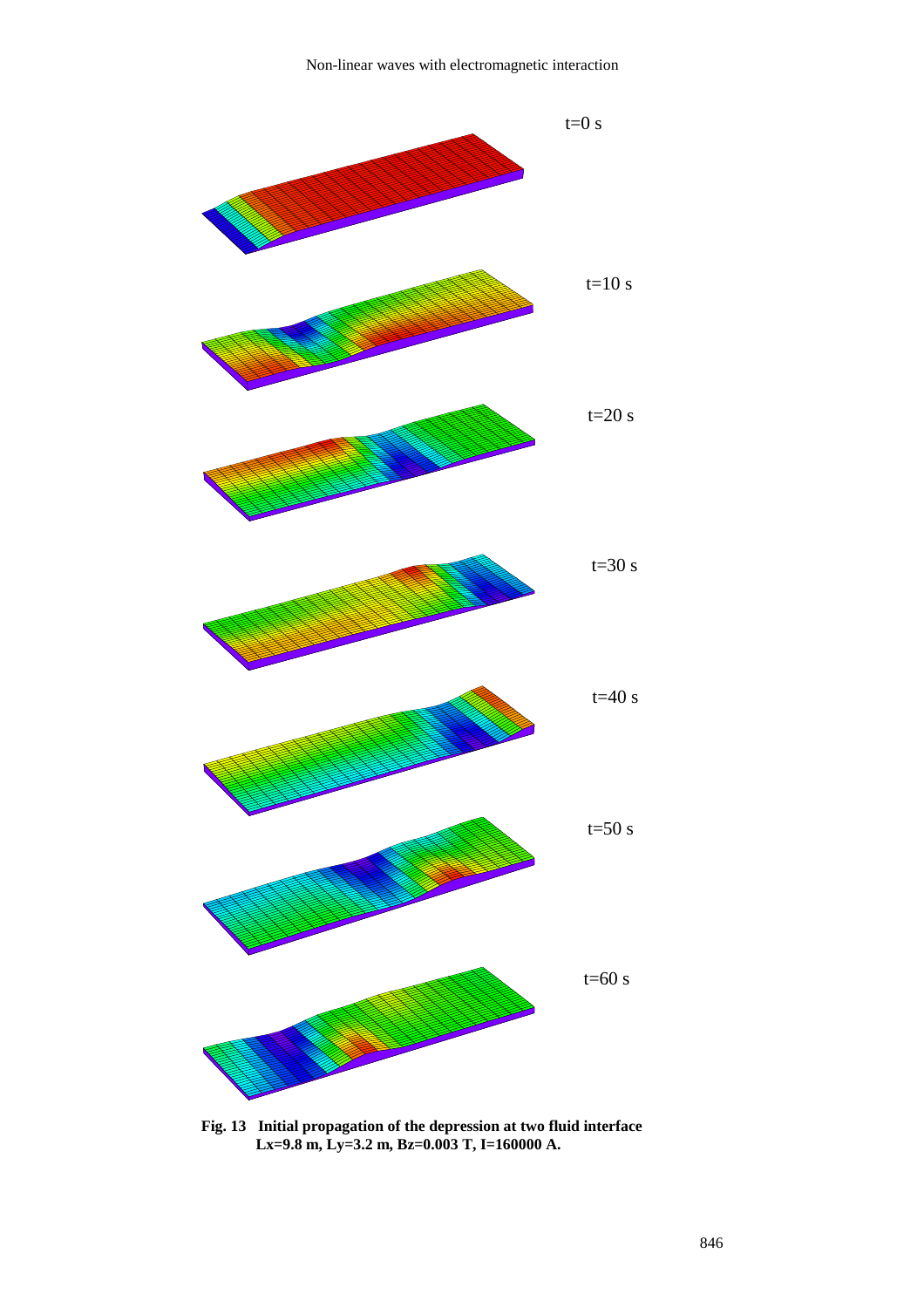

**Fig. 14 Established oscillations (from initial depression perturbation) Lx=9.8 m, Ly=3.2 m, Bz=0.003 T, I=160000 A.**